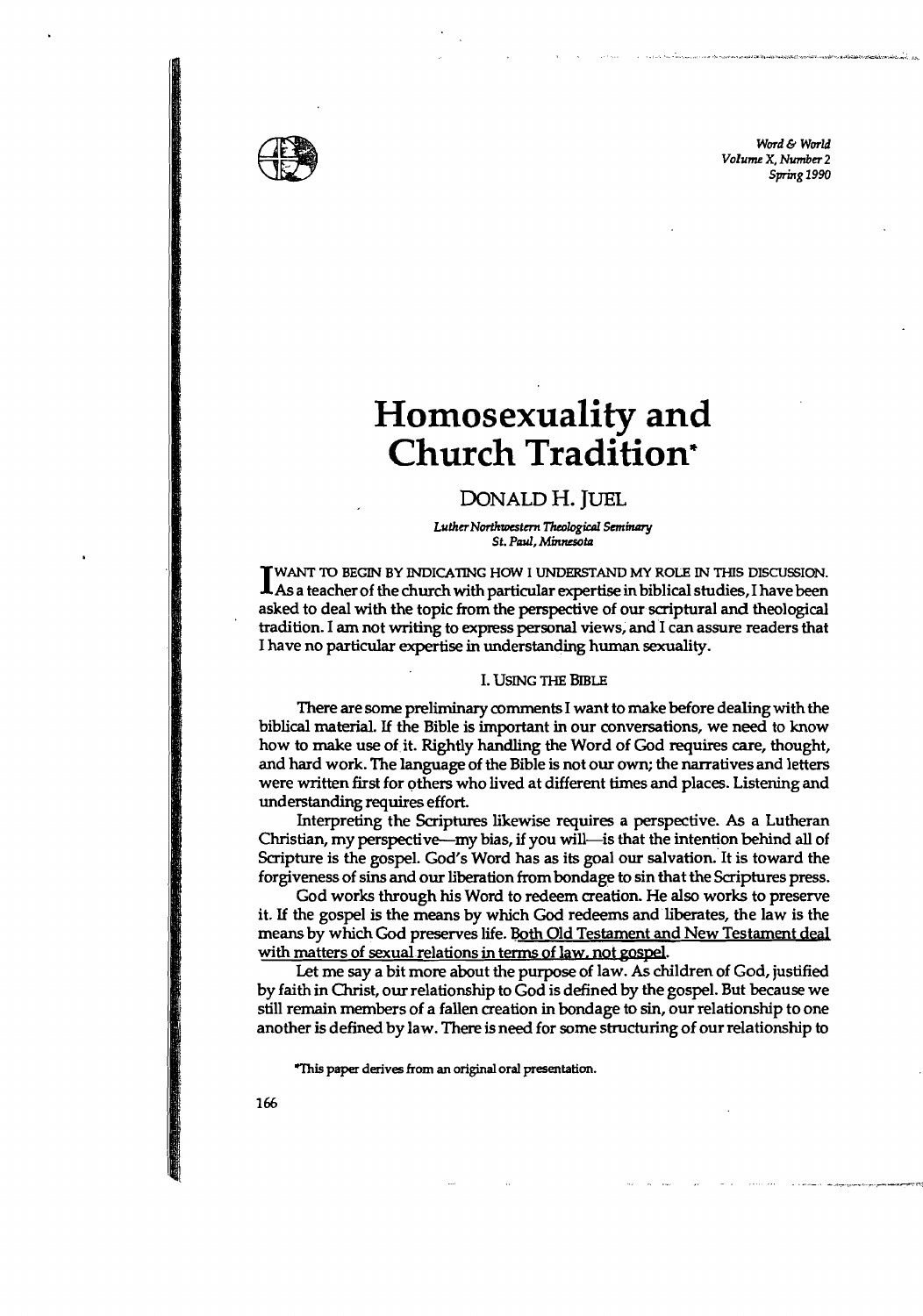one another. The weak need protection againist the strong; all of us need protection from the effects of our "evil lust and inclinations," as the Augsburg Confession puts it. We mean by "law" the order by which the creation is preserved from destruction and chaos. Our tradition has chosen to speak of a "natural law" rather than a "divine law" to characterize the structures by which evil is restrained and life ordered for the good of all. We do not believe there is a single heavenly code which religious people know better than others. "Natural law," through which God ordains order, is embodied in human codes-some better, some worse.

. It is not accidental that every society has been careful to regulate matters dealing with sexuality, making them matters of law or taboo. The bearing and training of children is essential to the survival of our species. At least as basic is our relationship to one another as males and females. The last twenty years have witnessed revolutions in our view of gender roles, but even for us moderns there are differences between males and females that must be regulated for the sake of our survival and well-being. In speaking of regulating matters of sexuality, we are dealing with society's rights and not individual rights. When sexual relations go wrong, the harm inflicted on society is considerable. And when we speak of such regulations, we are taking seriously the insistence of our tradition that what is native to us as sexual beings is corrupted by sin. Laws are the way society protects itself and its members against the effects of sin and evil. God, as creator, has a stake in that protection as well.

The way we think about homosexuality has first to do with the law. Rules about homosexual practice arise from the need for order in the area of sexual expression, just as do the host of rules about marriage. We define, to some degree, what is "natural" to provide boundaries for our protection and to encourage actions beneficial to society. It is "unnatural" for brothers and sisters to marry. The Old Testament offers few reasons to support such rules. We have enacted such rules into law, not simply because they are in the Bible, but because we can offer good reasons for them: it is genetically unwise to foster such unions. The law protects all· of us by ruling out marriages between blood relatives.

In the realm of the law, reason and not relevation is primary. God has not revealed any specific code for life. Yet God wills order for our well-being, and we are given the gift of reason and common sense to derive laws to that end. The question to ask is ifthere aregood reasons to make ruleslimiting the right to sexual expression. If so, given the public character of pastoral ministry and the exemplary nature of that office, we would be obliged to insist that pastors abide by such rules and that the church do nothing to undermine them for the rest of society. Our specific question has to do with homosexual practice.

## II. BIBLICAL DATA AND INTERPRETATION

There are few mysteries about the relevant biblical material. It has been thoroughly discussed in the past. It should suffice to say that there is no basis in the Bible for regarding homosexual intercourse as acceptable behavior-as there is no basisforregardingsexual expression outside marriage as legitimate. While thedata islimited, the few passages in the Old Testament and in the New Testament clearly rule homosexual intercourse out of bounds.

In Romans 1, Paul is embarrassingly frank about homosexual acts. When he

167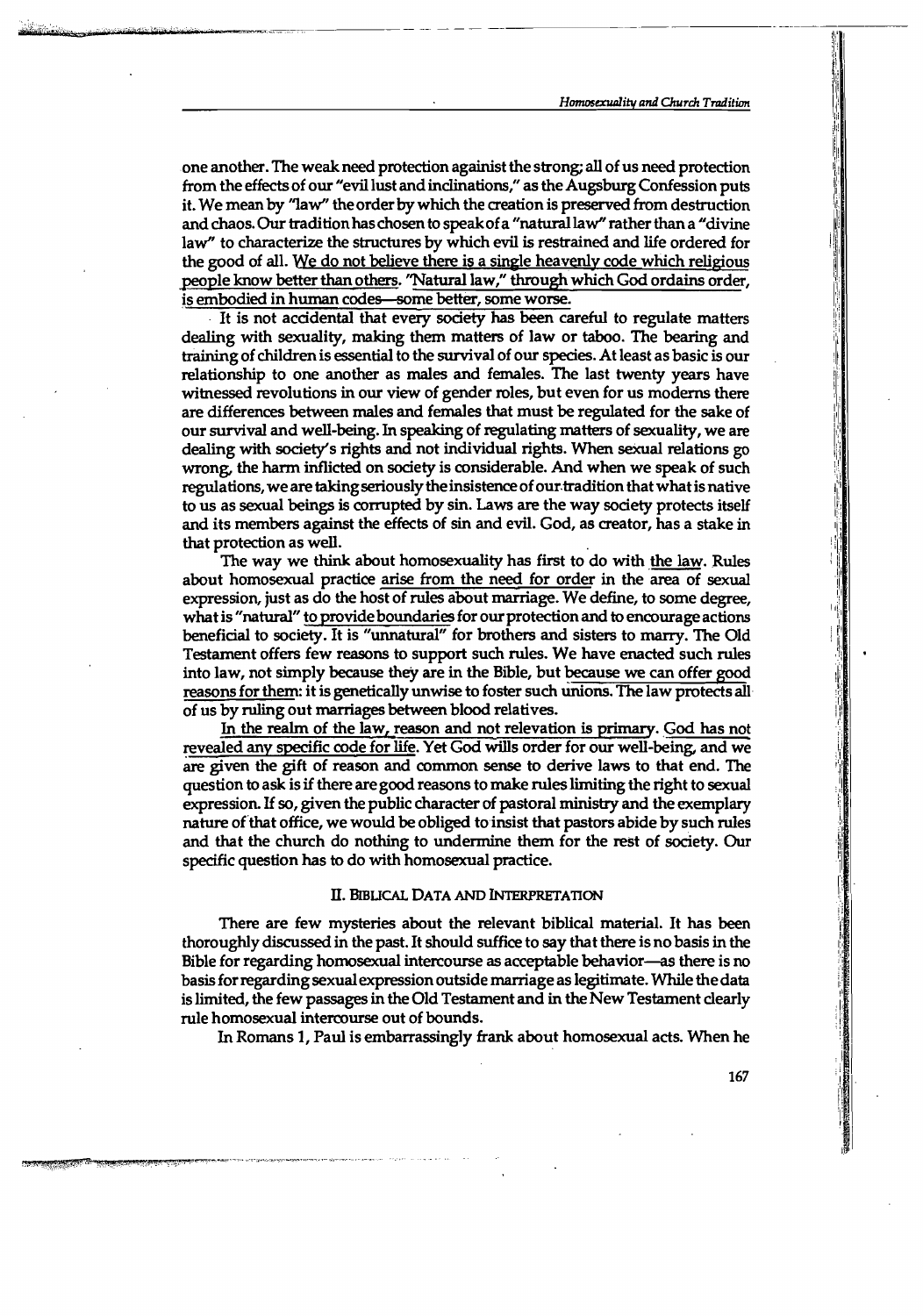. wanted to find a way to depict the plight of a world alienated from God, he could find no more graphic example than homosexual acts—specifically, intercourse betweenmales. (His list, of course, includesothersinssuchas"envy,murder, deceit, strife, etc.")

,.~:'.1:r.",·."",·.":""""'"""","<l"''''\_''''''"''''':L'''t...lOo,'';',''-'''''''~~'''~ ~"'~~i~~,,~~,~ *... .*..,..;;.,~:.~»m4

I I

it

....\_- -..\_ \_.. 7,,,,,.-,=-~ ~.~.~.~

That is not all Paul has to say about illicit intercourse. Any intercourse outside the bounds of marriage is wrong (1 Cor 7; 1 Thess 4). Such an observation does not make homosexual activity any less unacceptable, and it ought not obscure the fact that by giving his graphic description of male intercourse pride of place in Rom 1, Paul testifies to a view-held by Jews as well as Christians-that such acts are a most emotionally potent example of alienation from God.

The point deserves some emphasis. While in Greek moral tradition "virtues and vices" had little to do with religion, for Paul sexual improprieties are tied directly to "not knowing God" (1 Thess 4:3-8; Rom 1:18-27).

Interpreting Paul's advice requires acknowledging that there are matters about which Paul is willing to allow more than one view (e.g., marriage; cf. 1 Cor 7:6-7, 12-16, 25ff). In other instances, what Paul says in one letter must be balanced by what he says in another (1 Cor 11:2-16 and Gal 3:26-28). Comments about sexual immorality are not of this sort, however. Paul is consistent.

I suspect that many people have grown accustomed to expecting a "however" at this point-a sudden shift in the argument that demonstrates the one-sidedness of Paul's views or their cultural relativity, perhaps contrasting them to what Jesus said. There is little relief in the Gospels, of course, where Jesus' pronouncements about sexual expression are less compromising than Paul's (Mark 10:2-12 or Matt 19:10-12).

It is as if what people expect of interpreters is a way around difficult texts, perhaps even a way to make the Bible say the opposite of what it seems to say. There may be some who seek refuge in a divine law that offers absolute clarity and assurance—and a weapon to be used against those who are different. There are others, however, who view the enemy in church and society as a conservative view of marriage and sexuality, who believe teachers in the church need to combat conservatism and legalism in the interests of the "freedom of the gospel!' In fact, the greater danger in our society may well be a nihilism that acknowledges no values outside personal desires and locates the meaning of life in individual gratification. It is possible that the greater danger in our time is the threat to the stable social order that makes it possible for people to live together.

There are grounds for debate here. We may disagree about what constitutes the greatest threat to the well-being of church and society in our time and place. When discussing such matters as sexual expression, however, we ought to begin our conversation by respecting what the Bible says. Both Old Testament and New Testament authors are clear and consistent in maintaining that sexual relations between members of the same sex (and between members of the opposite sex outside marriage) violate God's will for the creation.

It should be said that a "however" is necessary at some point. Discussions about homosexuality and illicit intercourse must finally give way to dealing with homosexual persons. Jesus taught his followers a stringent view of sexual expression while at the same time displaying an almost breathtaking freedom to associate with sinners of all sorts.

168

*lueI*